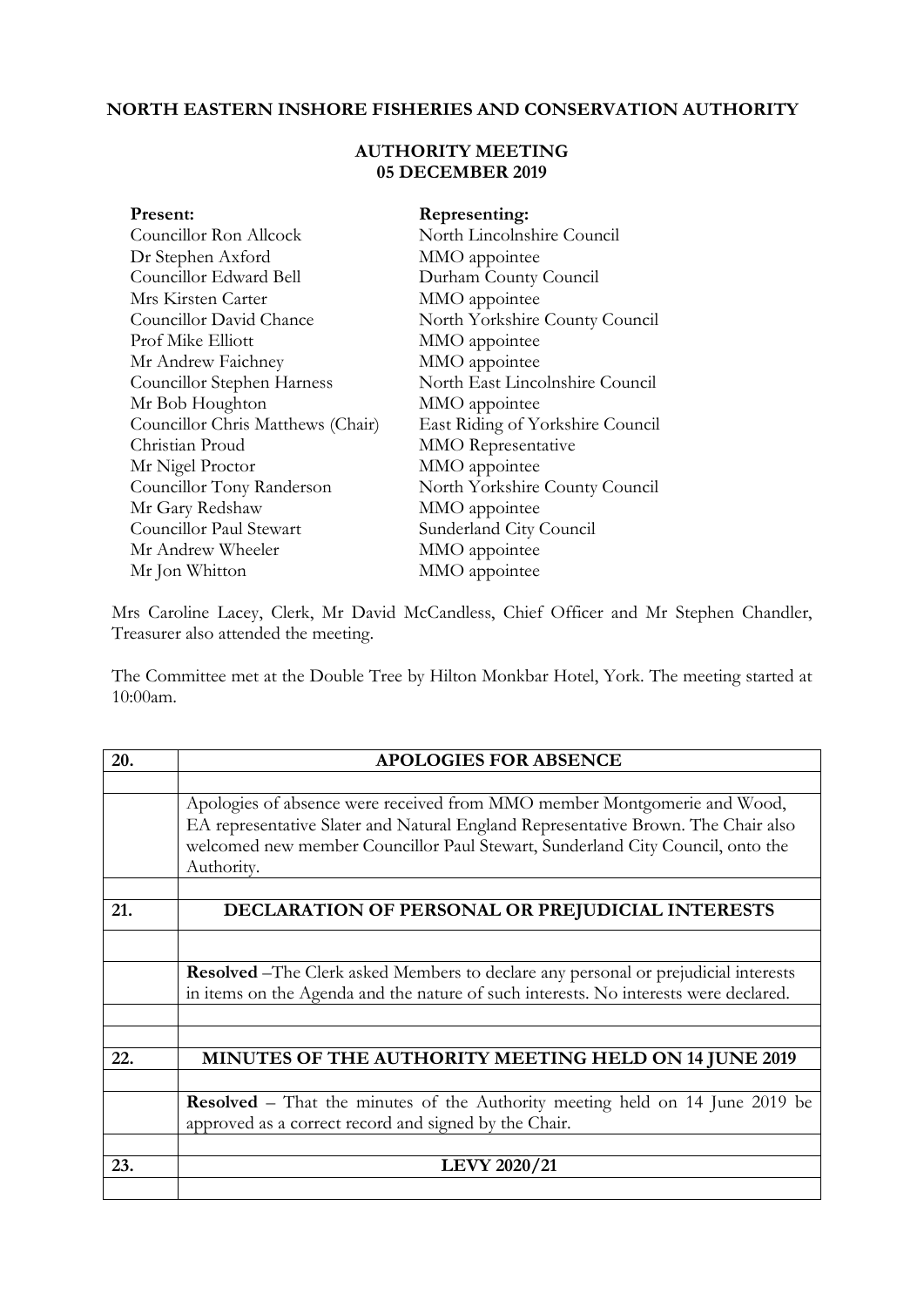| That the Authority acknowledges the issues affecting NEIFCA and their effect<br>(i)<br>upon the levy for 2021/22 and 2022/23, which is anticipated to be a minimum of a<br>5% increase each year.<br>That a detailed budget for 2020/21 be brought to the Authority for approval<br>(iii)<br>at the Executive meeting in March 2020, and a medium term financial plan for the<br>next four years be brought to the Executive Committee in March 2020 and to the full<br>Authority meeting in June 2020.<br>That members' delegate authority to the Executive Committee to determine<br>(iv)<br>and implement the outcome of the staffing and organisational review, within the levy<br>envelope.<br>MARINE & COASTAL ACCESS ACT 2009 (SECTION 155) - MAKING OF<br>BYELAW XXX11 FISH, MOLLUSC AND CRUSTACEA MINIMUM SIZE<br><b>BYELAW</b><br>The Chief Officer presented a report to inform Members of the intention to make the<br>following byelaw regulation in accordance with the duty imposed by section 153 and<br>the provisions contained within sections 155, 156, 158 and 160 of the Marine and<br>Coastal Access Act 2009: XXXII Fish, Mollusc and Crustacea Minimum Size Byelaw<br>2019. The new byelaw replaces and replicates the provisions contained within the<br>Authority's current emergency byelaw which was made on 13 August 2019.<br><b>Resolved</b> $-$ (a) That the Authority approves the making of the byelaw.<br>(b) That the Authority instructs the Clerk to give requisite notice by advertisement of<br>the intention to apply to the Secretary of State for confirmation of the said byelaw.<br><b>SCIENCE ADVISORY GROUP</b> |
|-----------------------------------------------------------------------------------------------------------------------------------------------------------------------------------------------------------------------------------------------------------------------------------------------------------------------------------------------------------------------------------------------------------------------------------------------------------------------------------------------------------------------------------------------------------------------------------------------------------------------------------------------------------------------------------------------------------------------------------------------------------------------------------------------------------------------------------------------------------------------------------------------------------------------------------------------------------------------------------------------------------------------------------------------------------------------------------------------------------------------------------------------------------------------------------------------------------------------------------------------------------------------------------------------------------------------------------------------------------------------------------------------------------------------------------------------------------------------------------------------------------------------------------------------------------------------------------------------------------------------------------------------------------------|
|                                                                                                                                                                                                                                                                                                                                                                                                                                                                                                                                                                                                                                                                                                                                                                                                                                                                                                                                                                                                                                                                                                                                                                                                                                                                                                                                                                                                                                                                                                                                                                                                                                                                 |
|                                                                                                                                                                                                                                                                                                                                                                                                                                                                                                                                                                                                                                                                                                                                                                                                                                                                                                                                                                                                                                                                                                                                                                                                                                                                                                                                                                                                                                                                                                                                                                                                                                                                 |
|                                                                                                                                                                                                                                                                                                                                                                                                                                                                                                                                                                                                                                                                                                                                                                                                                                                                                                                                                                                                                                                                                                                                                                                                                                                                                                                                                                                                                                                                                                                                                                                                                                                                 |
|                                                                                                                                                                                                                                                                                                                                                                                                                                                                                                                                                                                                                                                                                                                                                                                                                                                                                                                                                                                                                                                                                                                                                                                                                                                                                                                                                                                                                                                                                                                                                                                                                                                                 |
|                                                                                                                                                                                                                                                                                                                                                                                                                                                                                                                                                                                                                                                                                                                                                                                                                                                                                                                                                                                                                                                                                                                                                                                                                                                                                                                                                                                                                                                                                                                                                                                                                                                                 |
|                                                                                                                                                                                                                                                                                                                                                                                                                                                                                                                                                                                                                                                                                                                                                                                                                                                                                                                                                                                                                                                                                                                                                                                                                                                                                                                                                                                                                                                                                                                                                                                                                                                                 |
|                                                                                                                                                                                                                                                                                                                                                                                                                                                                                                                                                                                                                                                                                                                                                                                                                                                                                                                                                                                                                                                                                                                                                                                                                                                                                                                                                                                                                                                                                                                                                                                                                                                                 |
|                                                                                                                                                                                                                                                                                                                                                                                                                                                                                                                                                                                                                                                                                                                                                                                                                                                                                                                                                                                                                                                                                                                                                                                                                                                                                                                                                                                                                                                                                                                                                                                                                                                                 |
|                                                                                                                                                                                                                                                                                                                                                                                                                                                                                                                                                                                                                                                                                                                                                                                                                                                                                                                                                                                                                                                                                                                                                                                                                                                                                                                                                                                                                                                                                                                                                                                                                                                                 |
| <b>Resolved</b> – (i) That the levy for 2020/21 be set at $f$ , 1, 285, 536 (an increase of 5%<br>$(f(61,216)$ above the 2019/20 rate) and the Clerk be authorised to issue demands on<br>the relevant local authorities as presented at Appendix A.                                                                                                                                                                                                                                                                                                                                                                                                                                                                                                                                                                                                                                                                                                                                                                                                                                                                                                                                                                                                                                                                                                                                                                                                                                                                                                                                                                                                            |
| organisational review and upon reflection, the freeze on the levy during past years has<br>contributed to the current shortfall in the salaries budget.                                                                                                                                                                                                                                                                                                                                                                                                                                                                                                                                                                                                                                                                                                                                                                                                                                                                                                                                                                                                                                                                                                                                                                                                                                                                                                                                                                                                                                                                                                         |
| the total of the Renewals reserve to $\text{\textsterling}1,180,989$ .<br>Members commented that the 5% increase seemed high in percentage terms, but<br>when the actual figures were considered, the amounts were quite low in financial<br>terms. Members expressed that lessons should be learnt from the current                                                                                                                                                                                                                                                                                                                                                                                                                                                                                                                                                                                                                                                                                                                                                                                                                                                                                                                                                                                                                                                                                                                                                                                                                                                                                                                                            |
| patrol vessel, which remains a key risk for the Authority, included within the levy<br>proposals was a contribution to the renewals reserve of $f1102,900$ , which would bring                                                                                                                                                                                                                                                                                                                                                                                                                                                                                                                                                                                                                                                                                                                                                                                                                                                                                                                                                                                                                                                                                                                                                                                                                                                                                                                                                                                                                                                                                  |
| organisational review is likely to require an overall increase of 15% over the next three<br>years and therefore indicative increases in the levy of a minimum of 5% in 2021/22<br>and 2022/23 are proposed. Other financial pressures include the replacement of the                                                                                                                                                                                                                                                                                                                                                                                                                                                                                                                                                                                                                                                                                                                                                                                                                                                                                                                                                                                                                                                                                                                                                                                                                                                                                                                                                                                           |
| commencement of a staffing and organisational review, additional budget provision is<br>required to set a funding envelope to allow for the successful completion of the<br>staffing and organisational review, the Treasurer also reported that the staffing and                                                                                                                                                                                                                                                                                                                                                                                                                                                                                                                                                                                                                                                                                                                                                                                                                                                                                                                                                                                                                                                                                                                                                                                                                                                                                                                                                                                               |
| The Treasurer presented a report to determine the levy on member local authorities<br>for $2020/21$ and to highlight issues relating to the setting of the levy for $2021/22$ and<br>2022/23. At its meeting on 6 December 2016, the Authority endorsed the                                                                                                                                                                                                                                                                                                                                                                                                                                                                                                                                                                                                                                                                                                                                                                                                                                                                                                                                                                                                                                                                                                                                                                                                                                                                                                                                                                                                     |
|                                                                                                                                                                                                                                                                                                                                                                                                                                                                                                                                                                                                                                                                                                                                                                                                                                                                                                                                                                                                                                                                                                                                                                                                                                                                                                                                                                                                                                                                                                                                                                                                                                                                 |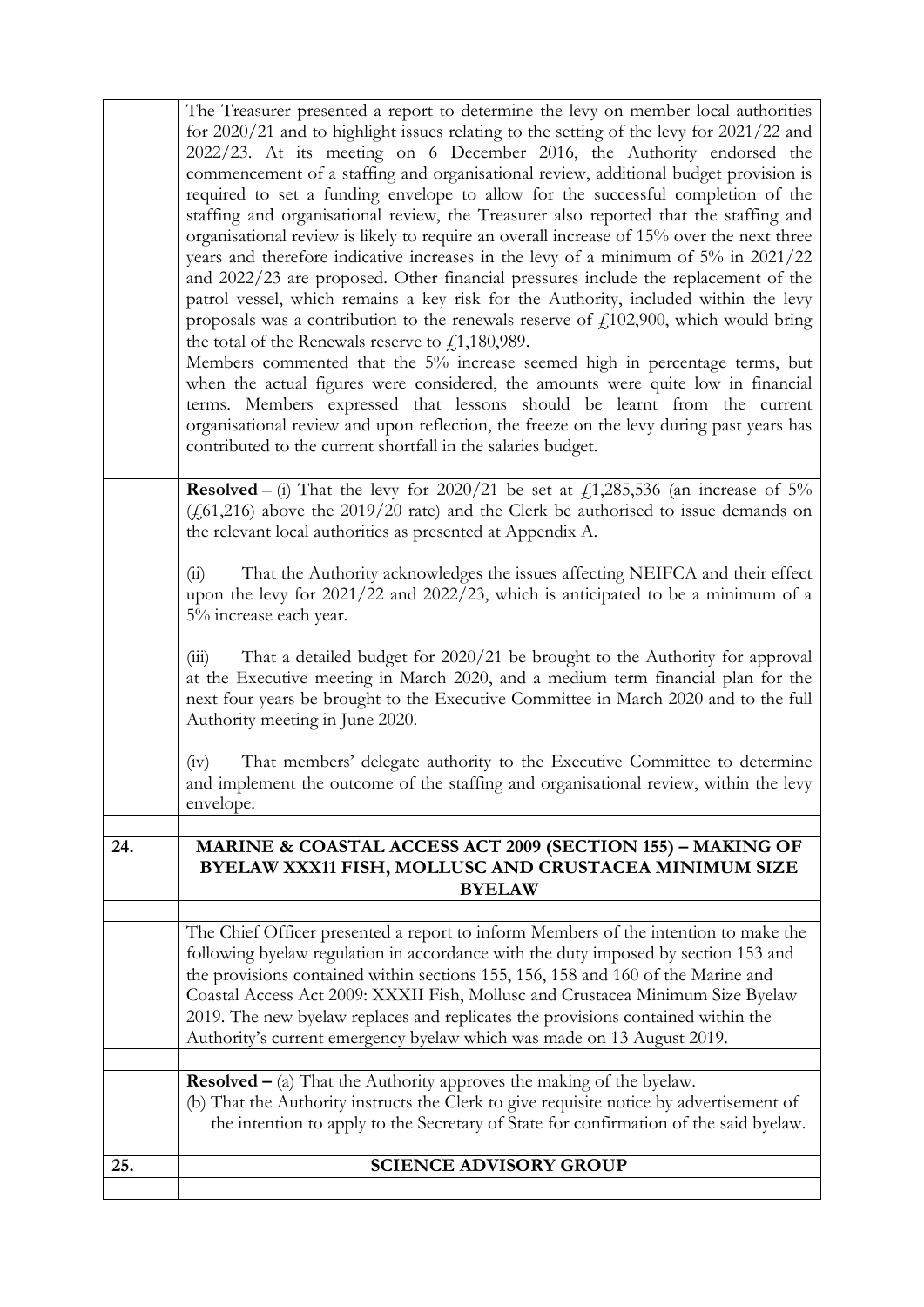|     | The Chief Officer presented a report to update members on considerations and<br>recommendations emanating from the most recent meetings of the Science Advisory<br>Group (SAG) held on 6 September 2019. The Chair of the Science Advisory Group,<br>Dr Stephen Axford gave a verbal update at the meeting on the preliminary results of<br>the 2018 lobster and edible crab monitoring programme and the status of fish stocks<br>found within the District which the group considered at its March and September                                                                                                                                                                                                                                                                                                                                                                                                                                                                                                   |
|-----|----------------------------------------------------------------------------------------------------------------------------------------------------------------------------------------------------------------------------------------------------------------------------------------------------------------------------------------------------------------------------------------------------------------------------------------------------------------------------------------------------------------------------------------------------------------------------------------------------------------------------------------------------------------------------------------------------------------------------------------------------------------------------------------------------------------------------------------------------------------------------------------------------------------------------------------------------------------------------------------------------------------------|
|     | meetings.                                                                                                                                                                                                                                                                                                                                                                                                                                                                                                                                                                                                                                                                                                                                                                                                                                                                                                                                                                                                            |
|     | <b>Resolved</b> – That the notes be received.                                                                                                                                                                                                                                                                                                                                                                                                                                                                                                                                                                                                                                                                                                                                                                                                                                                                                                                                                                        |
| 26. | <b>CHIEF OFFICERS OPERATIONAL REPORT</b>                                                                                                                                                                                                                                                                                                                                                                                                                                                                                                                                                                                                                                                                                                                                                                                                                                                                                                                                                                             |
|     |                                                                                                                                                                                                                                                                                                                                                                                                                                                                                                                                                                                                                                                                                                                                                                                                                                                                                                                                                                                                                      |
|     | The Chief Officer presented a report to provide members with a comprehensive and<br>detailed operational summary covering the period June to November 2019. Members<br>were informed that widespread breaches of legislation protecting egg bearing lobsters<br>continued to present officers with significant issues. Since April 2019 18 offences have<br>been reported throughout the district and 2 verbal warnings, 16 warning letters, 5<br>formal cautions and 3 fixed penalty notices had been issued for breaches of the<br>legislation. In addition to these administrative sanctions six cases had been successfully<br>prosecuted in Court although the fines imposed have been relatively low. Outside the<br>lobster fishery, officers continued to focus on the monitoring of nomadic scallop<br>dredging activity. Members were also informed that the 2019/2020 scallop fishery<br>opened on the 1 November 2019 and a comprehensive programme had been<br>implemented for the 3 permitted vessels. |
|     | <b>Resolved</b> – That the notes be received.                                                                                                                                                                                                                                                                                                                                                                                                                                                                                                                                                                                                                                                                                                                                                                                                                                                                                                                                                                        |
|     |                                                                                                                                                                                                                                                                                                                                                                                                                                                                                                                                                                                                                                                                                                                                                                                                                                                                                                                                                                                                                      |
| 27. | <b>BUDGET MONITORING 2019/2020</b>                                                                                                                                                                                                                                                                                                                                                                                                                                                                                                                                                                                                                                                                                                                                                                                                                                                                                                                                                                                   |
|     | The Treasurer presented a report to advise Members of the budget position at the end<br>of month 07 (October) in 2019/20. 2.2 Members were informed that at the end of<br>October 2019, the Authority has net expenditure of $f(633,373)$ against an expected<br>£645,665, underspending by £12,293. The projected outturn shows a balanced budget.<br>The main area of underspend to date is Employee expenses. The report also<br>highlighted that the External Projects Reserve now stands at $f191,344$ , which would<br>have enabled the Authority to progress with the regulatory impact of the AIS project,<br>subject to DEFRA approving the byelaw. The government had announced that the<br>project will no longer go ahead and it was proposed that the funds should be<br>transferred into the Renewals Fund to go towards the replacement of the patrol vessel.                                                                                                                                         |
|     | <b>Resolved</b> $-$ a) That the report be noted.<br>b) The balance on the External Projects Reserve is transferred to the Renewals Fund.                                                                                                                                                                                                                                                                                                                                                                                                                                                                                                                                                                                                                                                                                                                                                                                                                                                                             |
| 28. | FISHERIES STATUTES AND REGULATIONS - PROSECUTIONS                                                                                                                                                                                                                                                                                                                                                                                                                                                                                                                                                                                                                                                                                                                                                                                                                                                                                                                                                                    |
|     |                                                                                                                                                                                                                                                                                                                                                                                                                                                                                                                                                                                                                                                                                                                                                                                                                                                                                                                                                                                                                      |
|     | The Clerk submitted a report on the fisheries enforcement activities taken by the<br>Authority since June 2019. Members requested that a report detailing the process for<br>the issuing of Home Office Cautions and Financial Administrative penalties is<br>included in the June Authority meeting for member's information.<br><b>Resolved</b> $-$ a) That the notes be received.                                                                                                                                                                                                                                                                                                                                                                                                                                                                                                                                                                                                                                 |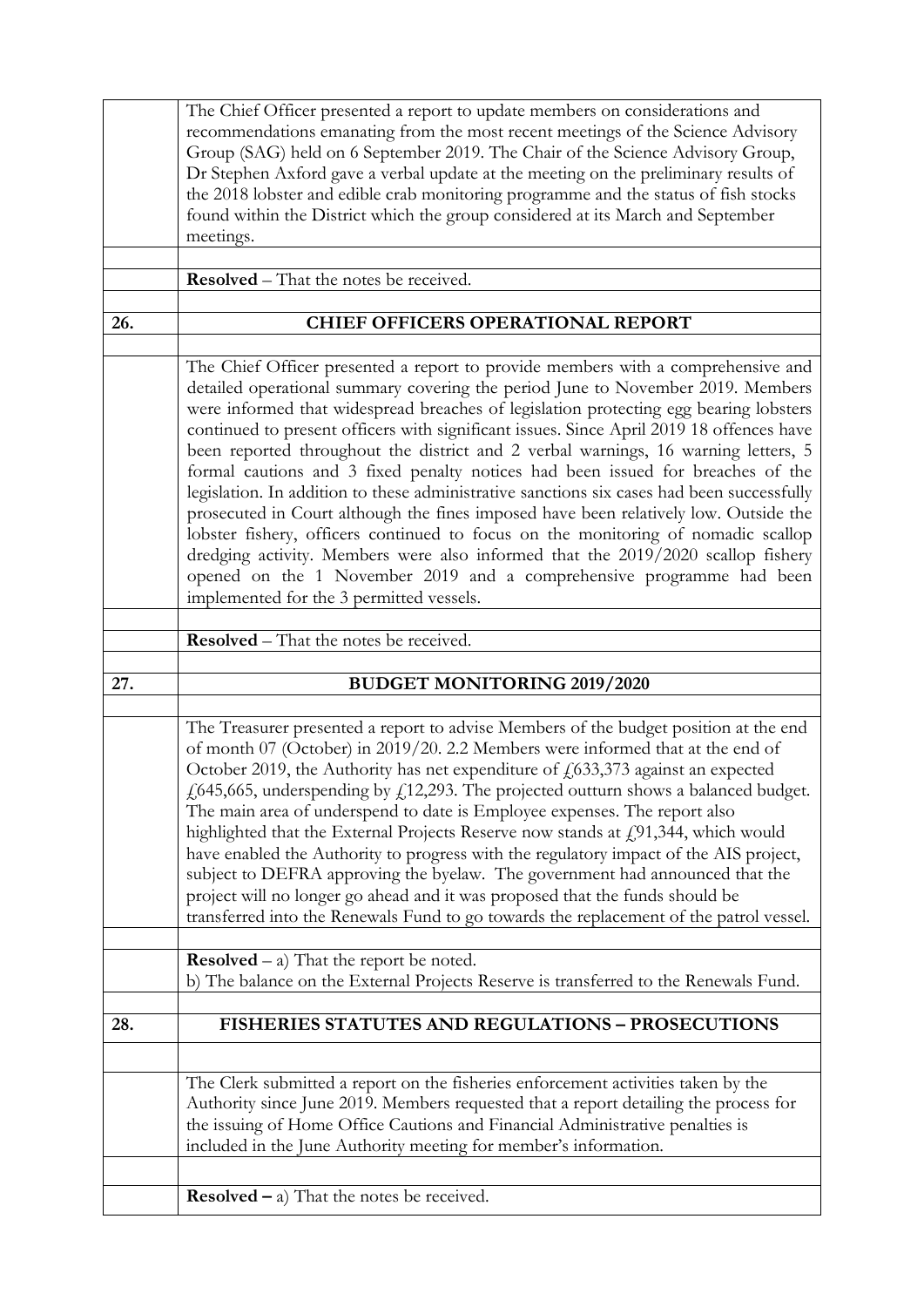|     | b) A report be presented to members, detailing the process for the issuing of Home      |
|-----|-----------------------------------------------------------------------------------------|
|     | Office Cautions and Financial Administrative penalties at the June Authority meeting    |
|     | for information.                                                                        |
|     |                                                                                         |
| 29. | NEIFCA ANNUAL REPORT 2018/2019                                                          |
|     |                                                                                         |
|     |                                                                                         |
|     | The Chief officer presented a report to provide members with a copy of the Annual       |
|     | Report covering the period, 2018/2019, summarising the Authority's outputs and          |
|     | activities during the year. The Chair requested that members are provided with an       |
|     | update at the March Executive meeting on the redesign of the Authority's website.       |
|     |                                                                                         |
|     | <b>Resolved</b> $-$ a) That the notes be received.                                      |
|     | b) Members are updated at the March Executive meeting on progress relating to a         |
|     | redesign of the Authority's website.                                                    |
|     |                                                                                         |
| 30. | <b>NEIFCA BYELAWS UPDATE</b>                                                            |
|     |                                                                                         |
|     |                                                                                         |
|     | The Chief Officer presented a report to update members on all current fisheries         |
|     | byelaw work streams, which included an update on the following 5 byelaw provisions:     |
|     |                                                                                         |
|     | · Byelaw XXVIII Crustacea Conservation Byelaw 2018                                      |
|     | · Byelaw XXIX Humber Estuary Fishing Byelaw 2016                                        |
|     | · Byelaw XVIII Method and Area of Fishing (Fixed Netting) Byelaw 2016                   |
|     | · Byelaw XXX Automatic Identification System Byelaw 2016                                |
|     | · Byelaw XXXI Catch Returns Byelaw 2016                                                 |
|     |                                                                                         |
|     | Members were informed that Byelaw XXVIII Crustacea Conservation Byelaw 2018             |
|     | was confirmed by Defra on 8 August 2019, Byelaw XXIX Humber Estuary Fishing             |
|     | Byelaw 2016 was confirmed on 15 August 2019 and Byelaw XVIII Method and Area            |
|     | of Fishing (Fixed Netting) Byelaw 2016 was confirmed on 29 October 2019.                |
|     | Members were also informed that on 29 October 2019 the Minster wrote to advise          |
|     | that, following consideration, he had taken the decision to reject Byelaw XXX           |
|     | Automatic Identification System Byelaw 2016, on the grounds of duplication with the     |
|     | national inshore vessel monitoring system. The Chief Officer was seeking clarification  |
|     | on some apparent inaccuracies detailed within the letter. Byelaw XXXI Catch Returns     |
|     | Byelaw 2016 is still waiting to be confirmed.                                           |
|     |                                                                                         |
|     | <b>Resolved – That the notes be received.</b>                                           |
|     |                                                                                         |
| 31. | REPORTS FROM PARTNER AGENCIES AND BODIES                                                |
|     |                                                                                         |
|     |                                                                                         |
|     | The Marine Management Organisation and Environment Agency briefing papers had           |
|     | been circulated prior to the meeting, papers from Natural England were unavailable at   |
|     | the time of printing. Christian Proud, MMO representative provided a verbal update at   |
|     | the meeting. Members questioned the renewal process for MMO appointed members           |
|     | as their term of service was due to expire in the new year. The Clerk agreed to write a |
|     | letter to the MMO requesting an update and for the renewal process to be outlined.      |